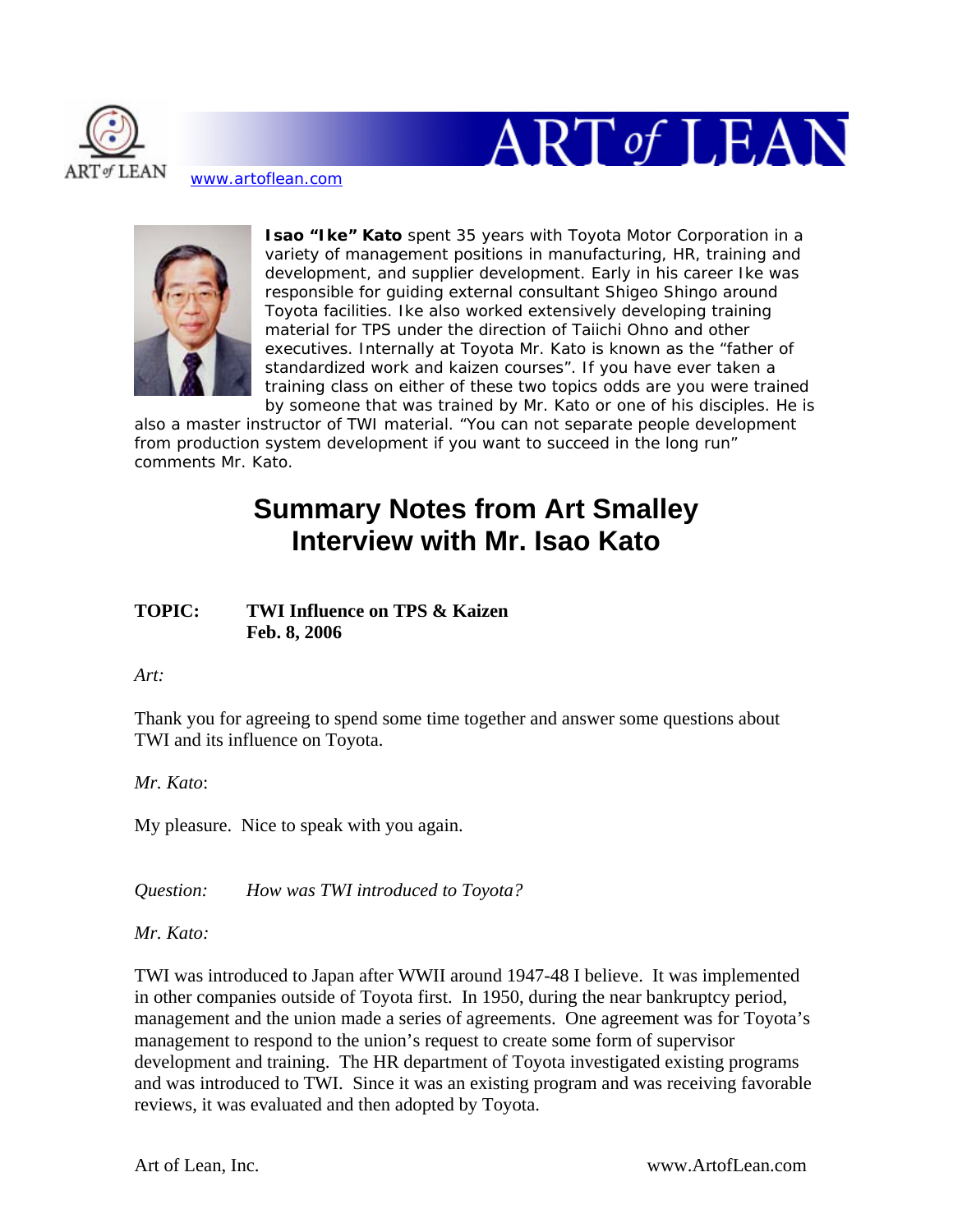### *Question: Which programs were introduced and in what order?*

### *Mr. Kato:*

First Job Instruction (JI) was introduced in the December of 1951, then in succession Job Methods (JM) in June of 1952, and finally Job Relations (JR) in March of 1953. In each case about 300 people were trained in the methods and then more of course every year after that. JR was well received and remains almost in tact to this day as a training course. We eventually altered the case study examples in the material. JM was less of a success and was abandoned after several years for reasons I will explain later on. JI was a big success and had the most impact of the three training courses by far. JI remains in Toyota today in a virtually unchanged fashion from the original.

## *Question: How aware was Mr. Taiichi Ohno aware of the programs?*

## *Mr. Kato:*

Mr. Ohno himself was very aware of the TWI programs, and he was actually a trainer of the material. In particular he valued JI, but was frustrated with the JM as it did not fit well with his notion of improvement. I believe he was somewhat ambivalent towards JR.

#### *Question: Why was JM abandoned after a couple of years?*

#### *Mr. Kato:*

As far back as 1945 Ohno was manager of a machine and assembly shop in Toyota and started experiments to improve flow and create a more efficient line and style of production. This became known as the "Ohno line". By the early 1950's his thoughts on Just in Time, kaizen, flow, multi-process handling, visual control, and standardizing work, etc. were pretty well established in the machine shops under his control, and being coached to his disciples.

Initially Ohno was a proponent of JM even though he thought it narrow and lacking the scope to drive the type of kaizen that he wanted. JM's main contribution to improvement is the 5W 1H method of inquiry which he viewed initially as all right but eventually decided was too superficial. He was driving the broader thinking of the various forms of waste and the specific need to eliminate the root causes of waste and improve efficiency in the company. JM emphasized the principle of ECRS (Eliminate, Combine, Rearrange, and Simplify) and mainly looked at assembly job, machines, and material handling aspects of work but it just did not drive deep enough into the elimination of waste aspect strong enough to suit Mr. Ohno. Additionally, it must be noted that JM lacks any connection to takt time, flow, and pull style production. Eventually Ohno decided JM was not delivering results and instructed the training department to stop the JM component of the program.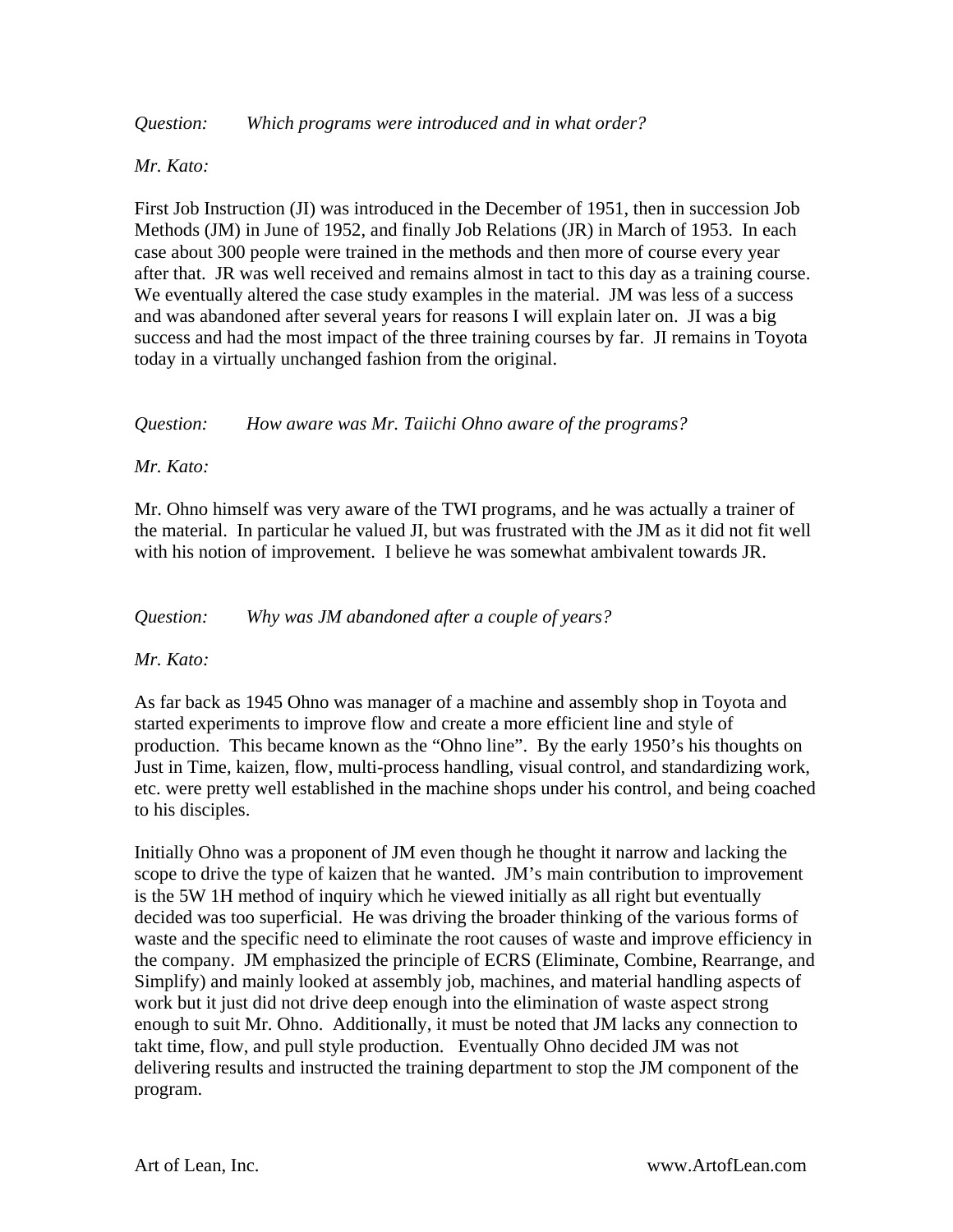#### *Question: What was developed to replace JM?*

#### *Mr. Kato:*

In place of JM, Professor Shigeo Shingo was invited to Toyota by Mr. Ohno to teach his view points on industrial engineering and productivity. Eventually his lectures and teachings were summarized by me and a few others in the training department into what was called the "P-course". The P stood for production or productivity. This course was the main training vehicle for the next several years for all supervisors and engineers regarding methods-based improvements.

#### *Question: When did the Standardized Work and Kaizen course appear?*

## *Mr. Kato:*

Standardized work developed and used as early as the 1950's in Mr. Ohno machine shops. Since it was fairly complicated involving three different forms and required time studies etc. not many people could do it correctly outside of Mr. Ohno's staff. Eventually though it became part of the supervisor training curriculum for TPS. Slight modifications were made every year for different reasons. An overall TPS reference manual was created in 1973 (former President Mr. Cho helped draft this) and in 1978 a true standardized work class was created by myself and others. Eventually a Kaizen training course was created as well and it is based off the following; 1) Ohno's thinking on improvements and standardized work, 2) Shingo's "P-Course", 3) Some analysis elements of JM which survived in tact (e.g. 5W 1H), and 4) also some of my departments own input.

*Question: What are the main training courses for a supervisor today?* 

#### *Mr. Kato:*

The stereotypical elements of supervisor training in Toyota today are still JI, JR, JS (Job Safety which Toyota developed) Standardized Work, Kaizen (sometimes these are combined as SW and Kaizen), Problem Solving, and the Role of a Supervisor. There are a couple others but these were the main ones we utilized.

*Question: Which of the TWI courses had the biggest impact and why?* 

*Mr. Kato:* 

JI was by far the most valuable and unique among the three programs as it brought a great method for 1) breakdown the job, 2) creating a four step method for training others, and 3) developing a multi-functional skills planning matrix. The reason this is critical is because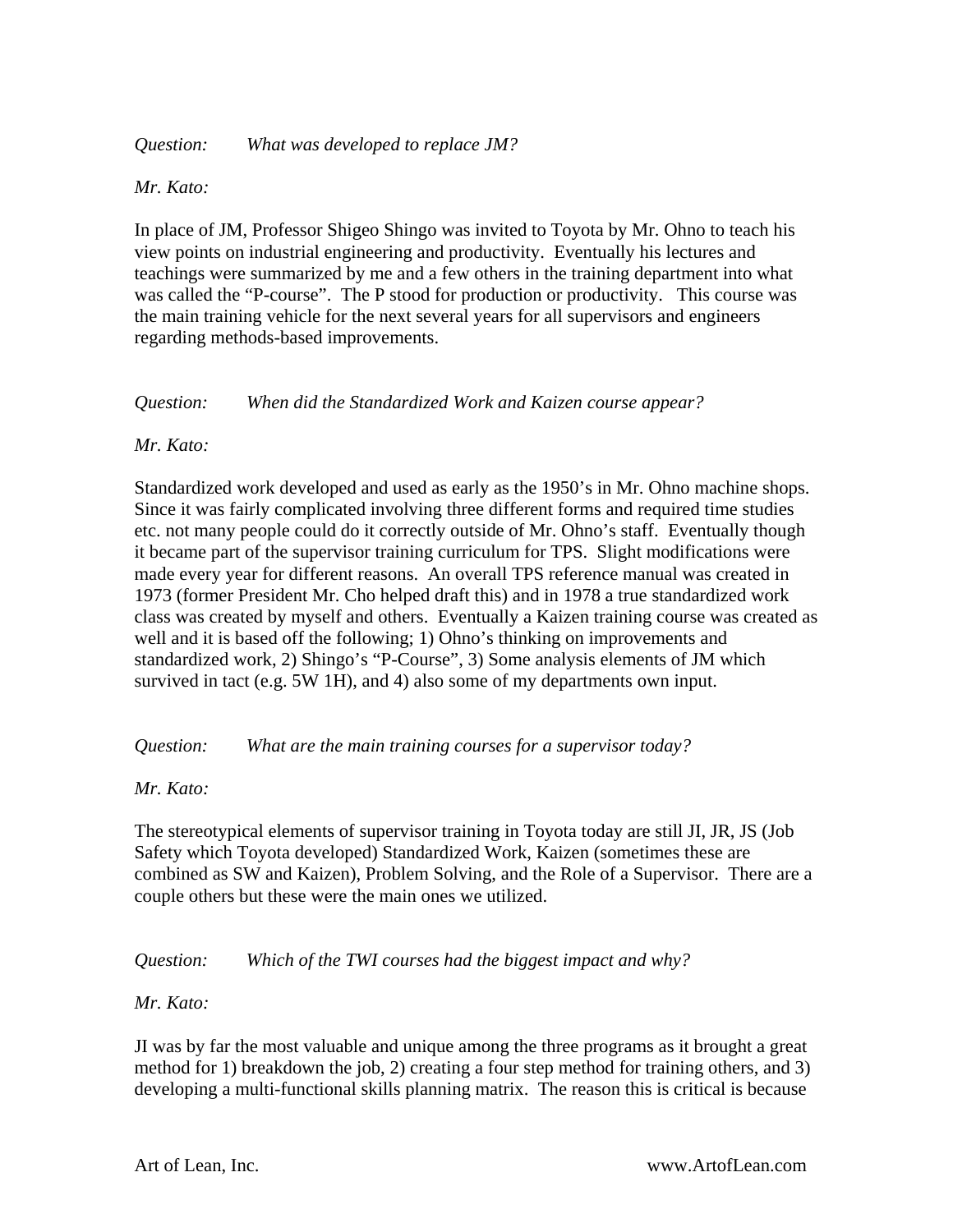Mr. Ohno was already experimenting with multi-process handling (which require some standards for the job, a notion of takt time, and thus requires a way to teach others as takt time changes). Mr. Ohno embraced JI as a way to teach supervisors how to break down their jobs, create a job breakdown sheet, and train others. Of course the standardized work chart is needed on top of this job breakdown to balance the line to takt time and analyze it for improvement. However Mr. Ohno would scold people if they had not broken down the job properly and written it down on paper for either the sake of JI or standardized work. In a historical sense JI came at a critical juncture for Toyota as Mr. Ohno was now in a position between 1950 and 1955 to begin to roll out the learning points from the "Ohno line" to other areas in the company. The JI thinking is really critical and somewhat underappreciated in TPS formulation. The capability to break down a job is fundament in terms of helping create a standard for teaching and training others. It is a much easier and smaller step then to create the three elements of Standardized Work (takt time, work sequence, and standard amounts of work-in-process) after JI is in place. Plus when you change takt time and move work around JI is the perfect vehicle to train people. For this reason I believe and I think that Mr. Ohno would agree that JI had by far the biggest impact on TPS formulation.

## *Question: What is more important JI or Standardized Work*

## *Mr. Kato:*

It is not really a question of importance; it is a question of sequence. I don't think you can do a good job of implementing standardized work or several other elements of TPS without the JI skill set in place. I have observed quite a few companies struggle with implementing standardized work, kaizen, and other items. Often the short terms gains companies obtain fall away over time. One direct reason why is that no proper plan was ever put in place to train people to the new method and the JI technique provides the exact skill set required to do this work. I can't see how standardized work can function without JI in place underneath to support it in the long run.

If you do JI properly you can eliminate so many problems that plague operations. You can stabilize the operation, improve productivity, enhance quality, and establish the fundamental elements of the job on paper for analysis. Then it is a much smaller step to next balance the line to takt time and to add the other elements of standardized work. This was the order at least in Toyota that we taught and had success with.

#### *Question: Some have called TWI the roots of Lean – do you agree?*

#### *Mr. Kato:*

TWI had significant influence on the development of our thinking and way we structured supervisor training. It is underappreciated from that point of view. However, it is not the overall roots of Lean or TPS. TWI simply did not contain most of what makes up the